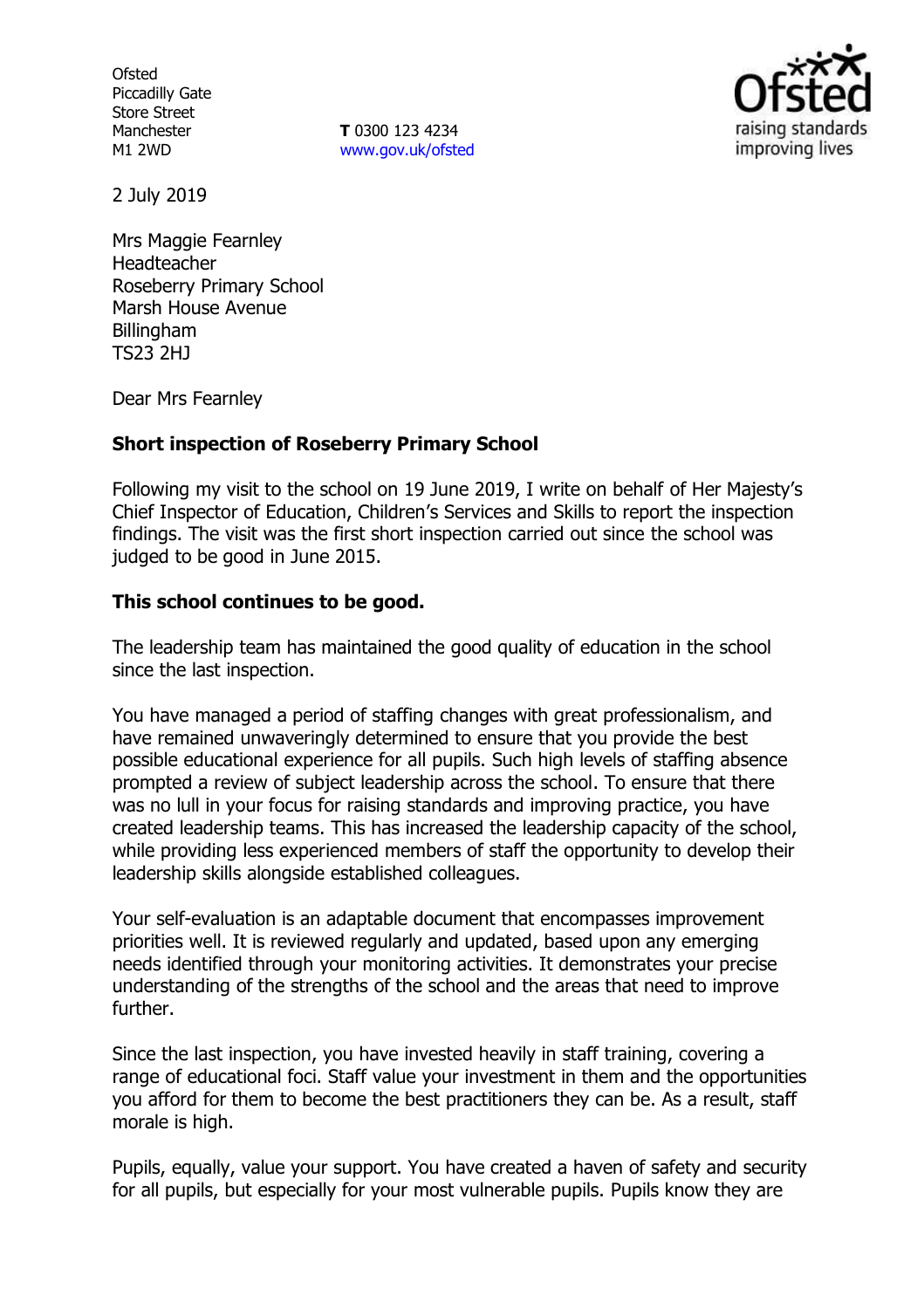

cared for, and know that they are respected and valued for the unique individuals they are. High levels of respect are the hallmark of the school. Pupils are courteous and welcome visitors with broad smiles. They readily hold doors open for adults and for each other, and offer a 'good morning' and 'you're welcome' to all. Pupils' attitudes to learning are exemplary, and lessons are very rarely disrupted by inappropriate behaviour. This is because of your high expectations for pupils to respect the differences of others. You have created a truly inclusive school that is an oasis of calm and support. Pupils' best interests are at the heart of all decisionmaking.

You ensure that all pupils get off to a great start each day, by offering every pupil breakfast. This is exceptionally well organised, with older pupils serving toast and cereal in all classes. More importantly, pupils are alert for their lessons and keen to learn. You know that you have more to do to increase pupils' self-assurance and raise aspirations. You have recently developed attitudinal 'avatars' to encourage pupils to show resilience, and to be active team members among others. As a result, you have nurtured a happy school, in which pupils are thriving.

Governors are passionate about their roles. They are ambitious for the school's future and wholly supportive of the work of staff. A review of records of their meetings indicate the level of challenge offered when needed. Governors use their skills wisely, and access regular training to ensure that they fulfil their roles effectively. Detailed headteacher reports, and a strong role in monitoring, enable governors to have a very good understanding of the strengths in practice, and the areas for further improvement.

### **Safeguarding is effective.**

Safeguarding processes are fit for purpose. Thorough employment checks are undertaken on anyone wishing to work at the school, to ensure that they are fit to do so. The records of this are well maintained and regularly checked for compliance by the safeguarding governor.

Staff access regular training to ensure that they are up to date with the most recent statutory guidance and any pressing local issues. All staff questioned were very aware of the important role they play in keeping pupils safe. They could confidently explain the process they must follow should they have any concerns. 'Child spot' briefings, every week, ensure that all staff are equipped with essential knowledge surrounding the most vulnerable pupils.

The designated safeguarding officer is vigilant in reporting any concerns and in noticing any changes in pupils' demeanour. She maintains detailed notes and a detailed chronology of events. She does not shy away from giving professional challenge to other agencies if she believes it is in the pupils' best interests to do so.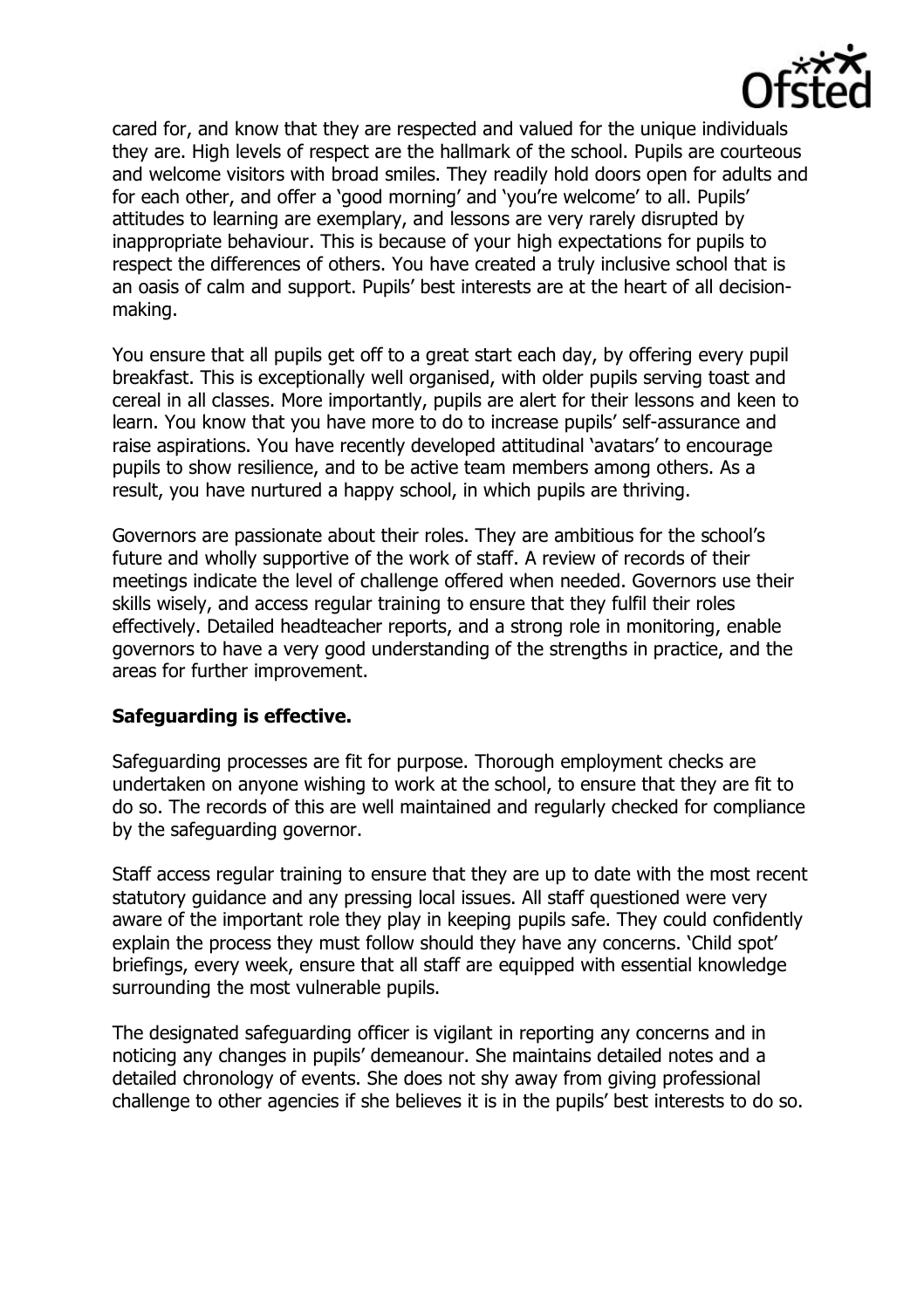

# **Inspection findings**

- Pupils' progress in reading has fluctuated over time. My first line of enguiry was to review leaders' actions to improve this. I found that staff have undertaken considerable training on the teaching of reading, some of which has been brokered with the local authority. Staff have valued this support. It has helped them to have a better understanding of the sequences of learning needed to support pupils' wider reading skill development. Consequently, teachers in all classes are confident in the teaching of reading and are consistent in their approach.
- Following a detailed analysis of pupils' reading outcomes, leaders implemented a new approach to teaching of reading comprehension. It consists of whole-class, teacher-led sessions that focus upon analysing the vocabulary choices and the language techniques made by authors from a range of well-chosen texts. Generally, pupils' vocabulary choices are broadening, and pupils are demonstrating increasing confidence to answer questions about texts. Consequently, this is leading to improving pupils' attainment at the expected standard. However, improvements at the higher standard are slower to embed. A review of teaching revealed a lack of challenge, in some classes, in making pupils think hard about their learning, and the accuracy of their own word choices. For example, in one class pupils offered 'sharp' as an adjective to describe a bow and arrow. This was accepted by the teacher. While this was not wholly inappropriate, it did not represent the accuracy and precision needed for pupils to successfully acquire a greater depth of understanding.
- Although only limited phonics sessions were seen during the inspection, it is clear from listening to pupils read, and from observing pupils in class, that pupils are acquiring an age-appropriate phonic knowledge and can apply these skills independently. Pupils' outcomes in the Year 1 phonics screening check are sustained from those seen in 2018. Year 2 catch-up phonics is enabling pupils unsuccessful in the Year 1 screening check to improve their phonic knowledge.
- A range of reading interventions are in place to support those pupils who are less confident in their reading to catch up. Online resources are particularly appealing to pupils, who spoke about their enjoyment of the activities they complete. As a result of pupils' participation in these programmes, they are improving their reading ages, reading stamina and reading speed.
- Leaders have also focused upon increasing pupils' reading enjoyment. Investment in new book stock, regular class stories, appealing reading corners in all classrooms and the school library bus are all contributing to this effectively. Parents value the workshops offered by teachers that give ideas on how to help at home. Those pupils who are not supported at home are heard to read more regularly in school.
- Another focus for the inspection was to review how effectively children's early literacy skills of reading and writing are developed in the early years. Although the proportion of children reaching a good level of development at the end of Reception has improved over time, it remains slightly below the national average, with no children exceeding this. I found that the early years leader monitors both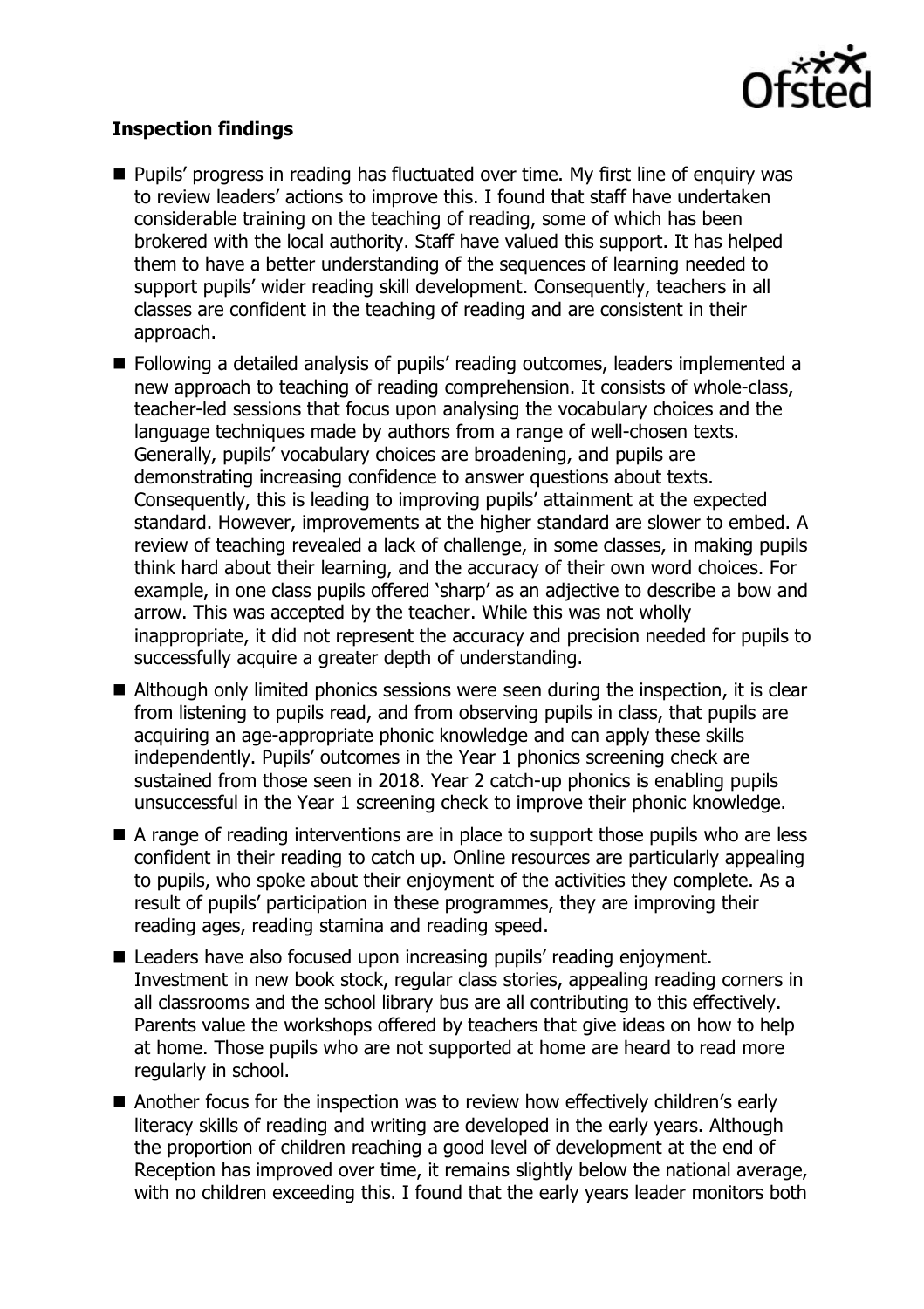

Nursery and Reception classes regularly to ensure that all areas of learning are vibrant, and offer children opportunities to practise their early reading and writing skills. Adult-led sessions are very focused and promote children's literacy skills effectively. These sessions broaden children's vocabulary and develop children's writing skills successfully. However, some free-choice activities lack the same level of precision. They resemble play rather than enabling children to consolidate their early literacy skills successfully. For example, a group of boys spent a long time in small world and construction creating a garage and racetrack, but were not, for example, encouraged to make signs and posters or to look at books on cars.

- A further focus for the inspection was to review procedures for managing pupils' absence. Over time, rates of pupils' absence had increased to be above the national average, as had the proportion of pupils regularly absent from school. As a result of the dedicated work of the educational welfare officer and the parent support adviser, combined with your steely determination, actions are now taking hold. Current overall absence rates, and the proportion of pupils regularly away from school, are declining, and are now lower than the national averages. This represents a considerable improvement.
- My final focus for the inspection was to review the progress of pupils with special educational needs and/or disabilities (SEND). Over time, their progress in reading, writing and mathematics has been below average. The special educational needs coordinator (SENCo) is knowledgeable and diligent in her role. She has already identified that some targets set to measure the progress of pupils with SEND are too broad to be evaluated precisely. To improve this process, she has introduced a more focused target-setting system. This is beginning to demonstrate the small steps in achievement of pupils with SEND more effectively. However, it is not embedded across the school.

### **Next steps for the school**

Leaders and those responsible for governance should ensure that:

- pupils are challenged to widen their vocabulary and think hard about their learning, so that they can be more precise in their word choices and deepen their understanding of a range of texts
- free-choice activities within the early years are used, whenever possible, to consolidate children's early literacy skills
- new target-setting approaches for pupils with SEND are embedded across all year groups.

I am copying this letter to the chair of the governing body, the regional schools commissioner and the director of children's services for Stockton-on-Tees. This letter will be published on the Ofsted website.